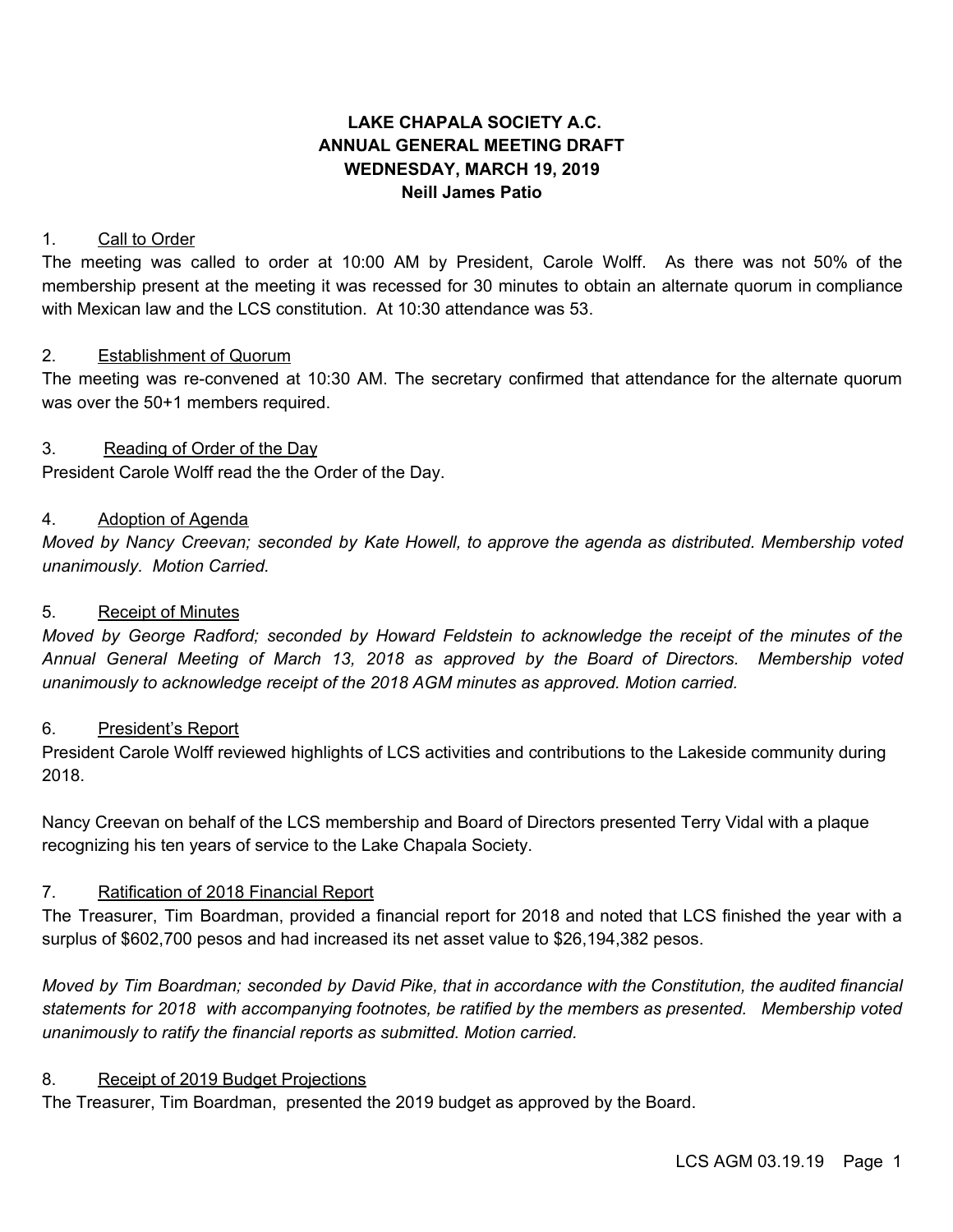In accordance with the Constitution, the financial projections for 2019 must be presented to and received by the *members each year at the AGM. This item does not require a motion or a vote.*

## 9. 2018 External Audit Report

Received the annual audit report from Salles Sainz Grant Thornton, represented at the meeting by Aldo Martinez, External Financial Auditor for 2018. Their report was summarized by the following statement;

## **Unqualified Opinion**

"In our opinion, the financial statements present fairly, in all material respects, the financial position of The Lake Chapala Society, A.C., as of December 31, 2018, and its financial performance, and its cash flows for the years then ended, in accordance with Mexican Financial Reporting Standards."

Moved by Phil Newbold and seconded by Gin Pelzl to ratify the appointment of Salles Sainz Grant Thornton for *the 2019 Financial Audit. Membership voted unanimously. Motion carried.*

## 10. Ratification of Membership Categories & Dues

- ➢ *Moved by George Radford; seconded by Emile Badawy, that the dues structure defined below be used for fiscal 2019. Membership voted unanimously to ratify the dues. Motion carried.*
- Full Annual…………………………….730 pesos;
- Monthly membership……...…………250 pesos per month;
- Senior (age 79 and over)……………575 pesos;
- Student………………………………….50 pesos
- Business………………………………2,000 to 20,000 pesos per year

## 11. Ratification of Reserve Fund Deposit

Tim Boardman, Treasurer spoke on behalf of the Board which has approved the allocation of 100,000 pesos to the reserve fund to continue a strategy to accumulate up to 12 months of our operating costs into the Reserve fund.

This transfer will bring the total reserve fund to a total of \$850.000 pesos.

The reserve fund is restricted according to the LCS Constitution to the following:

- $\triangleright$  Emergency capital repairs or replacements in excess of 2% of the annual budget;
- ➢ Employee severance;
- $\triangleright$  Other uses at the discretion of the membership and determined at an AGM or an Extraordinary Meeting called for that purpose.

In accordance with the constitution this AGM is required to ratify the Board's decision to transfer 100,000 pesos to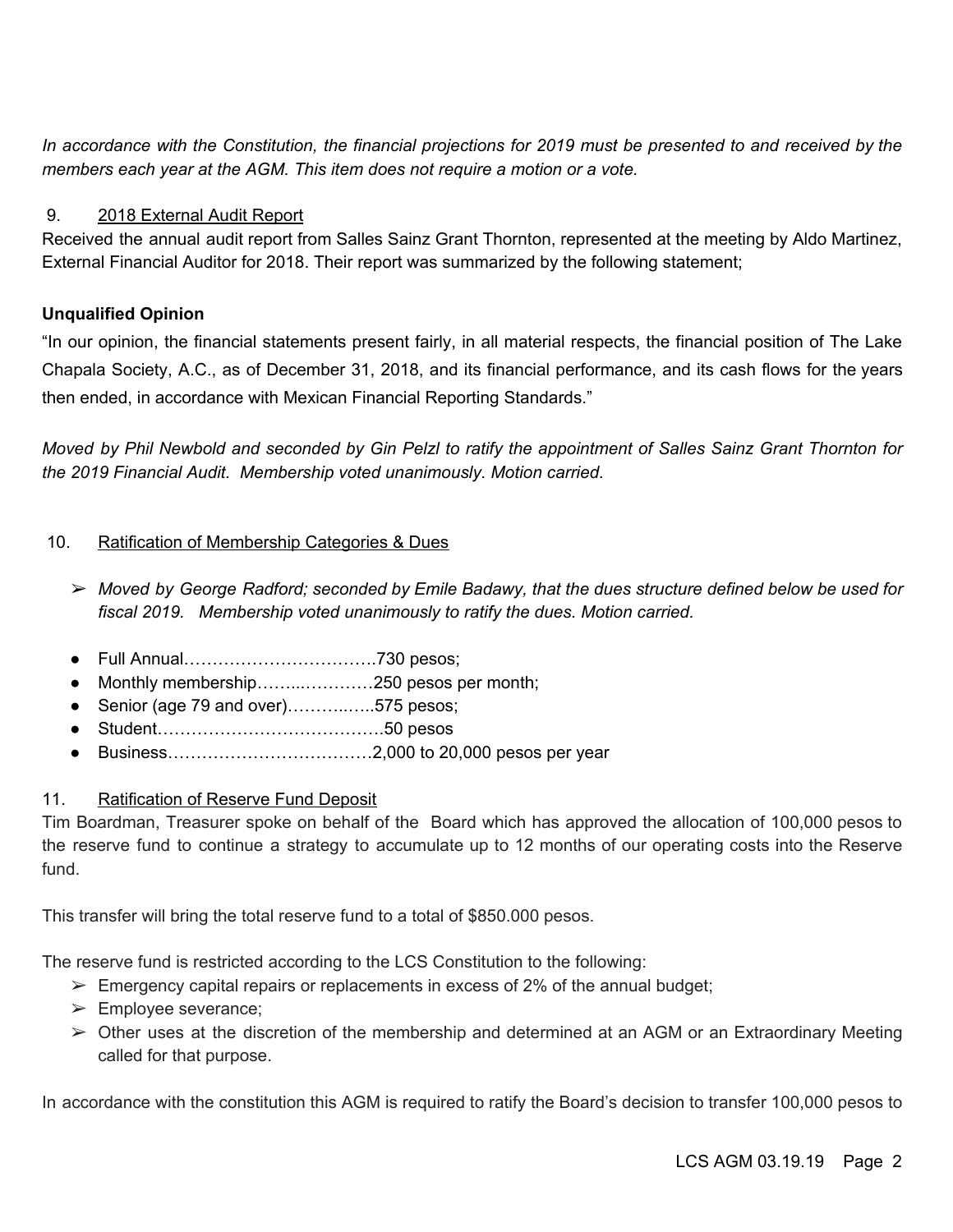the Reserve Fund.

Moved by Tim Boardman seconded by Nancy Creevan to ratify 100,000 MXN to be transferred to the Reserve *Fund. Membership unanimously approved. Motion carried.*

## 12. Report on Annual Objectives & Presentation of Draft Campus Master Plan

President Carole Wolff updated the membership on the annual objectives and accomplishments of the standing committees at LCS.

## 13. Election of Board Officers & Directors-at-Large Ratification

The Chair of the Nominating Committee, Nancy Creevan, was introduced.

There are Vice President & Treasurer and three Director-at-Large positions open for election. The Candidates for Vice President and Treasurer and the Director at Large as put forward by the Nominating Committee were introduced:

- Vice President Sandy Eileen Britton ( $2<sup>st</sup>$  term to 2021)
- Treasurer Andrew Timothy Boardman ( $1<sup>st</sup>$  term to 2021),
- $\bullet$  Janis Sirany (2<sup>nd</sup> term to 2021).
- Howard Feldstein (1st term to 2021);
- Steve Balfour  $(1<sup>st</sup>$  term 2021).

Nancy Creevan asked if there were in nominations from the floor: None were raised.

*Moved by Kate Howell seconded by Howard Feldstein to elect the Vice President, Treasurer and three Director-at-large positions by acclamation since there were no other candidates. Membership unanimously approved. Motion carried.*

There are two Director-at-large positions requiring ratification of their appointment to the Board.

- Mac Whyte  $(1<sup>st</sup>$  term to 2020);
- Virginia Pelzl ( $1<sup>st</sup>$  term to 2020);

Moved by Nancy Creevan seconded by Larry Barnhart to ratify the appointment of Mac Whyte and Virginia Pelzi *and Steve Balfour as Directors-at-large. Membership unanimously approved. Motion carried.*

The Lake Chapala Society A.C., 2019 Board members are:

President: Carole Jeanne Wolff  $(1<sup>st</sup>$  term to 2020);

Vice President: Sandy Eileen Britton (1<sup>st</sup> term to 2021);

Treasurer: Andrew Timothy Boardman (1st term to 2021);

Secretary: George William Radford (1st term to 2020);